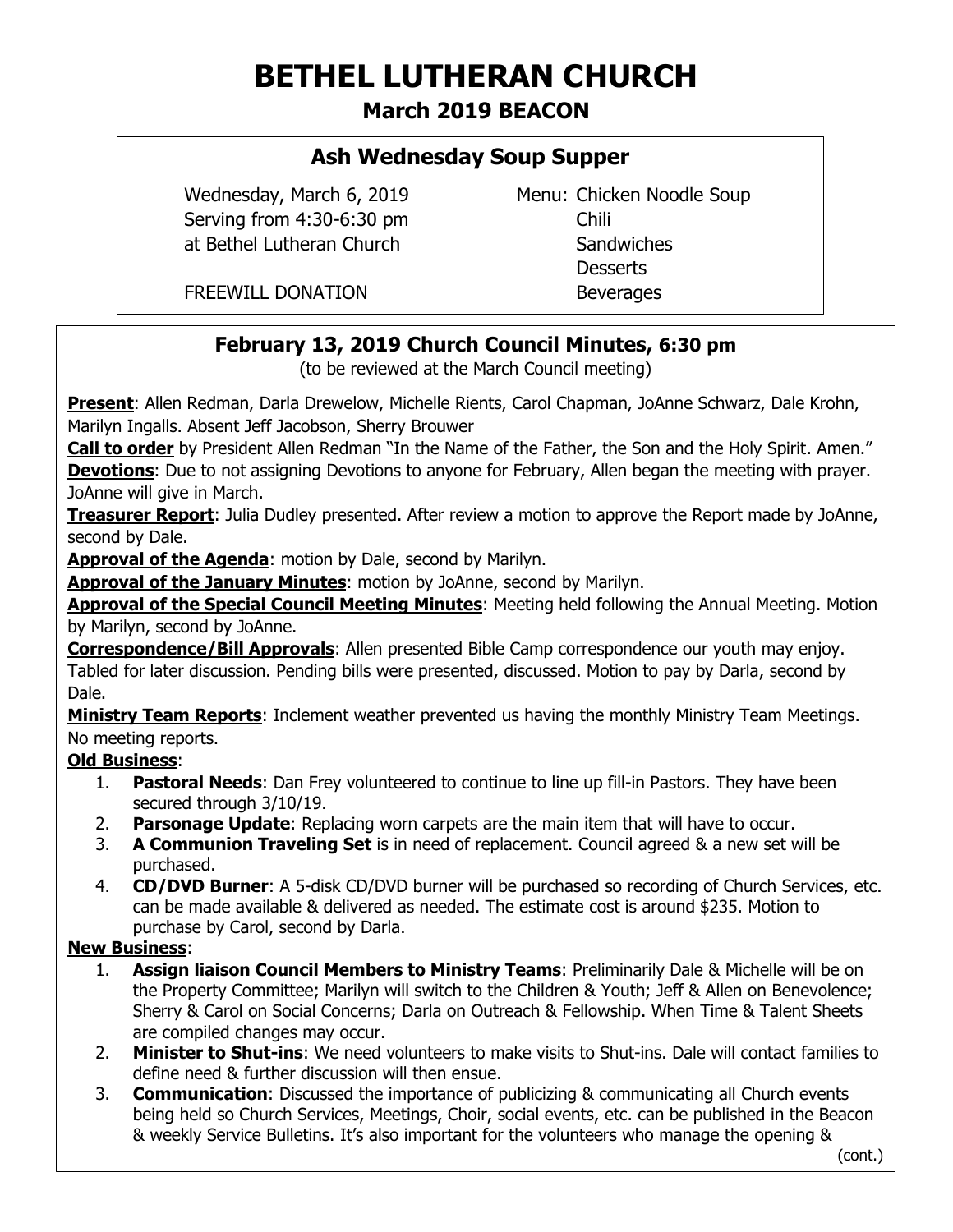#### **February 13, 2019 Church Council Minutes (cont.)**

closing of the church premises to know about the events to ensure the Church is open at the required times. In addition, when events are postponed, cancelled, etc. we need to have an expedient process in place so those changes are communicated. It was decided we'd publicize a reminder in the Service Bulletins in February & through March as well as the March Beacon. This will be tabled for further discussions on available communication options.

- 4. **March Ministry Team Meeting date change**: Because of the March 6<sup>th</sup> Ash Wednesday Worship Service the monthly reoccurring Ministry Team Meeting will be moved to Thursday March 7<sup>th</sup> @ 7:30 pm. Motion by Dale, second by Marilyn.
- 5. **Ash Wednesday Soup Supper**: Council discussed the possibility of having the annual Soup Supper. It was decided Sunday, February  $17<sup>th</sup>$ , Allen would announce at Church we were looking for volunteers to prepare the soup, sandwiches & desserts, as well as volunteers to set up and clean up afterward. It would also be put in the Sunday 2/17 bulletin. If anyone is interested in volunteering, they are asked to speak with Marilyn Ingalls immediately following 2/17 worship services. If sufficient volunteers are not available, we will not be having an Ash Wednesday Soup Supper this year.
- 6. **Service time for Lenten Services beginning 3/10/19**: After discussion, Dale made a motion & Michelle second to have Lenten Services @ 6 pm Sunday evenings with a luncheon, provided by BLCW Serving Teams, to follow. Pastor Craig will be officiating.
- 7. **Church Council Installation**: Church Council Installation will be Sunday 2/24. All Council should plan to participate in the Installation. Motion by Carol, second by Darla.
- 8. **Call Committee**: A Skype interview is being held with a prospective Pastoral candidate.
- 9. **Website Updates**: We had a brief discussion on website updates.
- 10. **Easter Breakfast 4/21/19:** Diane Buss will be contacted to see if she would cater Easter Breakfast prior to Church Services. (Update – Diane said yes.)
- 11. **March Beacon**: Jenny Hansmann needs all the information/updates no later than 2/20.
- 12. Daylight savings time begins March 10<sup>th</sup>.

Motion to adjourn by Dale, second by Darla. Closing Prayer/The Lord's Prayer

**Communion Assistants**: **February**: Michelle Rients; **March**: Carol Chapman/Dale Krohn (an updated 2019 schedule for Communion Assistants was distributed)

Submitted by Carol Chapman, Recording Secretary

# **Call Committee Update**

The Call committee will be interviewing a candidate in the near future. We had planned on having the interview on February 24<sup>th</sup> but had to reschedule because of the weather. Please keep your prayers coming that the interview goes very well. Also keep all the great guest Pastors we have had in the past few weeks and upcoming weeks in your prayers. We have been blessed to have all the Pastors willing to help us during this transition.

Jeremy

## **Ministry Teams**

Plan to gather in the sanctuary on **Thursday, March 7 th at 7:30 pm** for a short opening before splitting into individual teams with a Council Liaison.

# **"The Story" Schedule**

(Anyone can join at any time, books are available for purchase for \$9)

March 3<sup>rd</sup> Chapter 17, The Kingdoms' Fall

ֺ֖֚֝֬

March  $10<sup>th</sup>$  Chapter 18, Daniel in Exile March 17<sup>th</sup> Chapter 19, The Return Home

- March 24<sup>th</sup> Chapter 20, The Queen of Beauty and Courage
- March  $31<sup>st</sup>$  Chapter 21, Rebuilding the Walls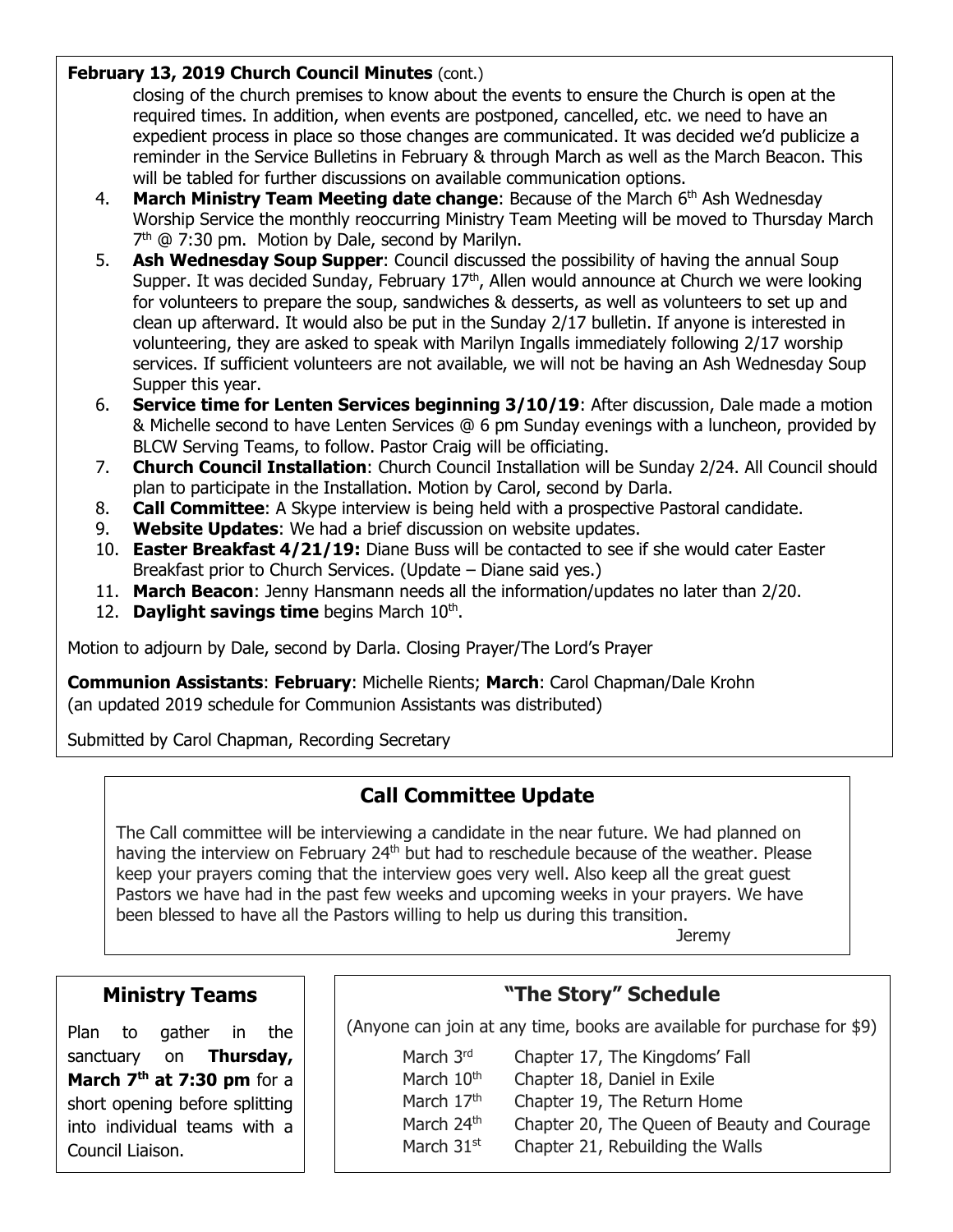## **Worship Assistant Schedule for March--Worship Service 9:00 am**

|                          | <b>March 3</b>                   | <b>March 6, 7:00 pm</b><br>Ash Wednesday | March 10                   | March 17               | <b>March 24</b>         | March 31                   |  |  |  |
|--------------------------|----------------------------------|------------------------------------------|----------------------------|------------------------|-------------------------|----------------------------|--|--|--|
| <b>USHERS</b>            | Jeff Johnson                     | Dan Frey                                 | Dennis & Bonnie<br>Gerloff |                        |                         | Dennis & Bonnie<br>Gerloff |  |  |  |
| ORGANISTS/PIANISTS       | Janet Mennen/Sharleen Hubbard    |                                          |                            |                        |                         |                            |  |  |  |
| <b>ALTAR GUILD</b>       | Rachael Redman                   |                                          |                            |                        |                         |                            |  |  |  |
| <b>GREETERS</b>          | Terry & Darla<br><b>Drewelow</b> |                                          | Henry & Janice<br>Gerloff  | Jeff & Pam<br>Jacobson | Jeff & Diane<br>Johnson | Vern & Marilyn<br>Ingalls  |  |  |  |
| <b>LECTORS</b>           | Dave Hubbard                     |                                          | <b>Steve Brouwer</b>       | Candy Krohn            | Dan Frey                | Darla Drewelow             |  |  |  |
| <b>LITURGISTS</b>        | Sharleen Hubbard                 |                                          | <b>WOV</b>                 | Dale Krohn             | Michelle Rients         | Hymn Sing                  |  |  |  |
| <b>ACOLYTES</b>          | Corryn Mann                      | Ava Mann                                 | Gavin Bernard              | Evan Palmer            | Corryn Mann             | Ava Mann                   |  |  |  |
| <b>COMMUNION</b>         | Carol Chapman/                   | Carol Chapman/                           |                            | Carol Chapman/         |                         |                            |  |  |  |
| <b>ASSISTANTS</b>        | Dale Krohn                       | Dale Krohn                               |                            | Dale Krohn             |                         |                            |  |  |  |
| <b>COFFEE FELLOWSHIP</b> |                                  |                                          |                            |                        |                         |                            |  |  |  |

## **February Summary of Attendance and Financial Contributions**

|                             | <b>Attendance</b>                     | <b>Bene./Mission</b> | <b>Current</b> | <b>Building Maintenance</b> |  |  |
|-----------------------------|---------------------------------------|----------------------|----------------|-----------------------------|--|--|
| <b>Sunday, February 3</b>   | 64                                    | \$164.06             | \$1,781.36     | \$0.00                      |  |  |
| <b>Sunday, February 10</b>  | 49                                    | \$143.00             | \$1,912.00     | \$0.00                      |  |  |
| <b>Sunday, February 17</b>  | 38                                    | \$33.50              | \$1,081.70     | \$0.00                      |  |  |
| <b>Sunday, February 24</b>  | No worship service due to a blizzard. |                      |                |                             |  |  |
| January 1-February 24, 2019 |                                       | \$928.52             | \$12,450.06    | \$0.00                      |  |  |

## **Organized Prayer for Bethel Families**

**Week of March 3** – Allen & Rachael Redman, Nate, Chad & Sarah; Roger & Doralene Renken; Jon & Tricia Jacobson, Anna, Wesley & Lauren; Jim & JoAnne Schwarz; Jeff & Diane Johnson

Week of March 10 - Bob & Connie Rule; Jeff & Pam Jacobson; Darlene Johnson; Joel & Diane Buss; Pat Rule

**Week of March 17** – Merle & Merna Schrage; Jeremy & Jennifer Buss, Benne & Savannah; Brad & Lindey Hedrick & family; Ryan & April Schrage, Rylie & Reygan

**Week of March 24** – Joan Schuck; Shannon & Natalie Spree, Ethan Allen; Matt & Nora Stahlhut, Zachary & Mystica Harreld

**Week of March 31** – Molly O'Brien Brouwer, McKenzie, Jessie & Jaycee; Steve & Sherry Brouwer; Jean Scully

## **March Birthdays**

5 – Jim Lupkes 6 – Abigail Hamilton

7 – Ben Frieling

7 – Ruth Zacharias

11 – Ian Muller

20 – Dennis Gerloff

20 – Cindy Simon

26 – Carol Chapman

26 – Ryan Bixby

27 – Lee Aalfs 28 – Harvey Peters

31 – Michelle Rients

 $\overline{a}$ 

## **March Anniversaries**

5 – Bruce & Cindy Simon (37)

8 – Ted & Faye Tuitjer (60)

12 – Bill & Irene Senne (58)

17 – Bill & Jackie Hager (18)

20 – Jim & Eileen Lupkes (53)

24 – Randy & Connie Luhring (35)